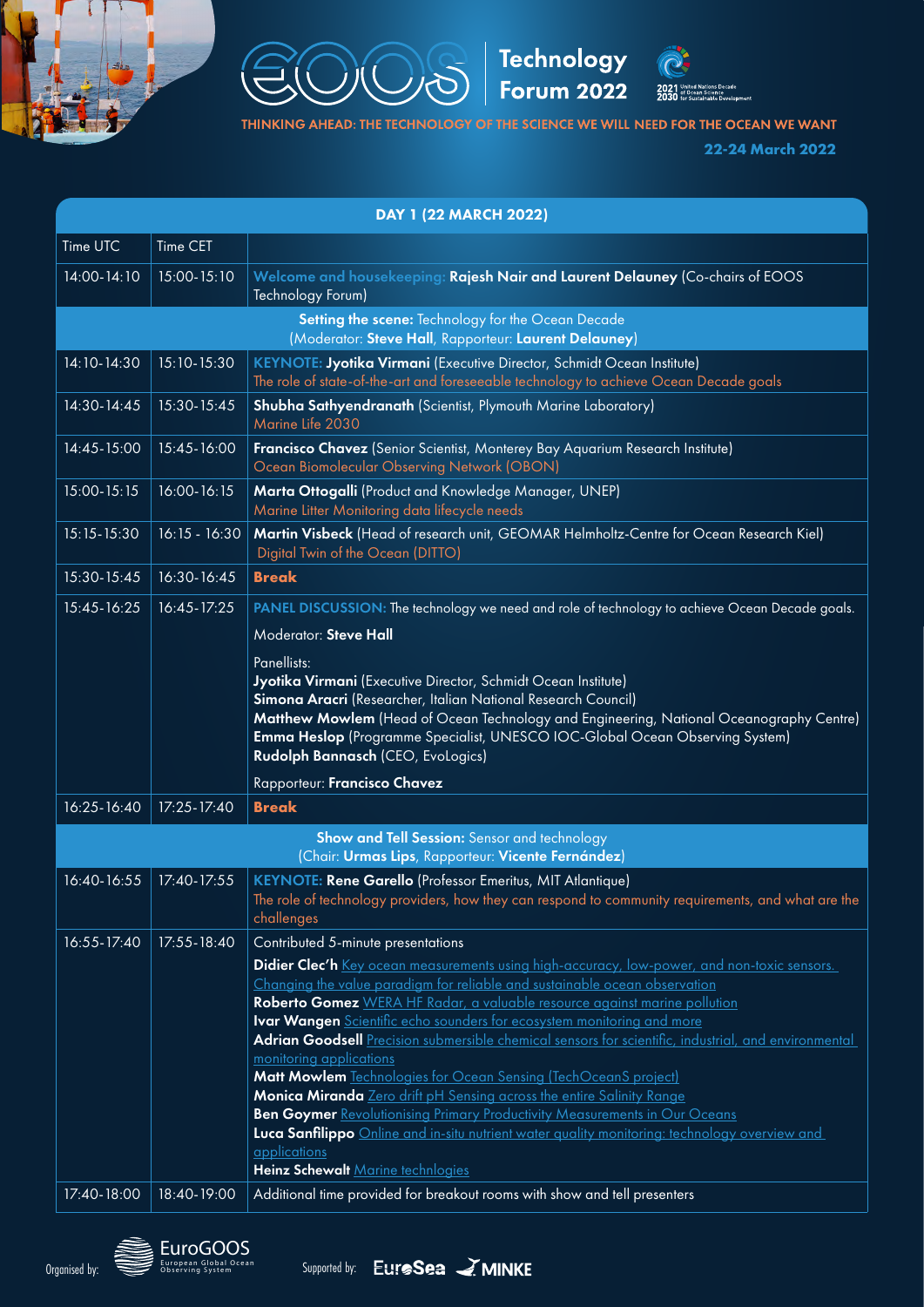



Technology<br>Forum 2022



THINKING AHEAD: THE TECHNOLOGY OF THE SCIENCE WE WILL NEED FOR THE OCEAN WE WANT

**22-24 March 2022**

| DAY 2 (23 MARCH 2022)                                                                                                 |             |                                                                                                                                                                                                                                                                                                                                                                                                                                                                                                                                                                                                                                                                                                                                                                                                              |  |  |  |  |
|-----------------------------------------------------------------------------------------------------------------------|-------------|--------------------------------------------------------------------------------------------------------------------------------------------------------------------------------------------------------------------------------------------------------------------------------------------------------------------------------------------------------------------------------------------------------------------------------------------------------------------------------------------------------------------------------------------------------------------------------------------------------------------------------------------------------------------------------------------------------------------------------------------------------------------------------------------------------------|--|--|--|--|
| Time UTC                                                                                                              | Time CET    |                                                                                                                                                                                                                                                                                                                                                                                                                                                                                                                                                                                                                                                                                                                                                                                                              |  |  |  |  |
| 14:00-14:05                                                                                                           | 15:00-15:05 | Housekeeping: Rajesh Nair and Laurent Delauney (Co-Chairs of EOOS Tech Forum)                                                                                                                                                                                                                                                                                                                                                                                                                                                                                                                                                                                                                                                                                                                                |  |  |  |  |
| 14:05-14:25                                                                                                           | 15:05-15:25 | <b>KEYNOTE: Justin Manley (President, Marine Technology Society)</b><br>Current technological landscape                                                                                                                                                                                                                                                                                                                                                                                                                                                                                                                                                                                                                                                                                                      |  |  |  |  |
| 14:25-15:10                                                                                                           | 15:25-16:10 | PANEL DISCUSSION: How do we achieve a distributed, embedded, multi-parameter ocean network?<br>Moderator: Steve Hall<br>Panellists:<br>Heinz Schelwat (CEO and President, Sea and Sun Technology GmbH)<br><b>Justin Manley</b> (President, Marine Technology Society)<br>Dariia Atamanchuk (Researcher, Dalhousie University)<br>Sara Iverson (Scientific Director, Ocean Tracking Network, Dalhousie University)<br>Johannes Post (CEO, Deepsea Mining Alliance)<br><b>Blair Thornton</b> (Professor, University of Southampton)                                                                                                                                                                                                                                                                            |  |  |  |  |
|                                                                                                                       |             | Rapporteur: Frank Muller-Karger                                                                                                                                                                                                                                                                                                                                                                                                                                                                                                                                                                                                                                                                                                                                                                              |  |  |  |  |
| 15:10-15:25                                                                                                           | 16:10-16:25 | <b>Break</b>                                                                                                                                                                                                                                                                                                                                                                                                                                                                                                                                                                                                                                                                                                                                                                                                 |  |  |  |  |
| $15:25 - 16:10$                                                                                                       | 16:25-17:10 | PANEL DISCUSSION: How do we establish a systematic and robust data value chain?<br>Moderator: Steve Hall<br>Panellists:<br>Ward Appeltans (Project Manager, IOC- Ocean Biodiversity Information System)<br>Pierre-Yves LeTraon (Scientific Director, Mercator International)<br><b>Conor Delaney (Technical Coordinator, EMODnet)</b><br>Florence Salvetat (Head of Metrology, Ifremer)<br>Gegerly Sipos (Head of the Services, Solutions and Support department, EGI - Advanced<br><b>Computing Services for Research)</b><br>Nick Wise (CEO, OceanMind)<br>Rapporteur: Artur Palacz                                                                                                                                                                                                                        |  |  |  |  |
| 16:10-16:25                                                                                                           | 17:10-17:25 | <b>Break</b>                                                                                                                                                                                                                                                                                                                                                                                                                                                                                                                                                                                                                                                                                                                                                                                                 |  |  |  |  |
| Show and Tell Session: Instrument platforms and Integration<br>(Chair: Stefania Sparnocchia, Rapporteur: Rajesh Nair) |             |                                                                                                                                                                                                                                                                                                                                                                                                                                                                                                                                                                                                                                                                                                                                                                                                              |  |  |  |  |
| $16:25 - 16:40$                                                                                                       | 17:25-17:40 | KEYNOTE: Chiara Petrioli (Professor at University of Rome La Sapienza, Founder and Director<br>WSense Srl)<br>Understanding the potential of new platforms and integration for a multi-prong approach to marine<br>pollution.                                                                                                                                                                                                                                                                                                                                                                                                                                                                                                                                                                                |  |  |  |  |
| 16:40-17:25                                                                                                           | 17:40-18:25 | Contributed 5-minute presentations<br>Einar Hauge-Hansen Lofoten-Vesterålen Ocean Observatory<br>César González-Pola LanderPick, a Remote Operated Trawled Vehicle to cost-effectively deploy and<br>recover lightweight oceanographic landers<br>Carsten-S. Wibel SWATH@A&R - reliable platform for technologies and sensors<br>Carlos Barrera Autonomous Surface Vehicles (ASV) technology in support to EOOS<br>Daniel Hayes Underwater Gliders: Novel Payloads for Monitoring Anthropogenic Inputs and Impacts<br>Luc SIMON YUCO micro-AUV platform opening new ways to monitor coastal environments<br>Nuno Nunes Calling all stations: using compact ocean monitoring systems to turn (almost) any boat into a<br>research vessel<br>Kanna Rajan METEOR: A Mobile (portable) ocEan roboTic ObsErvatORy |  |  |  |  |
| 17:25-17:45                                                                                                           | 18:25-18:45 | Additional time provided for breakout rooms with show and tell presenters                                                                                                                                                                                                                                                                                                                                                                                                                                                                                                                                                                                                                                                                                                                                    |  |  |  |  |